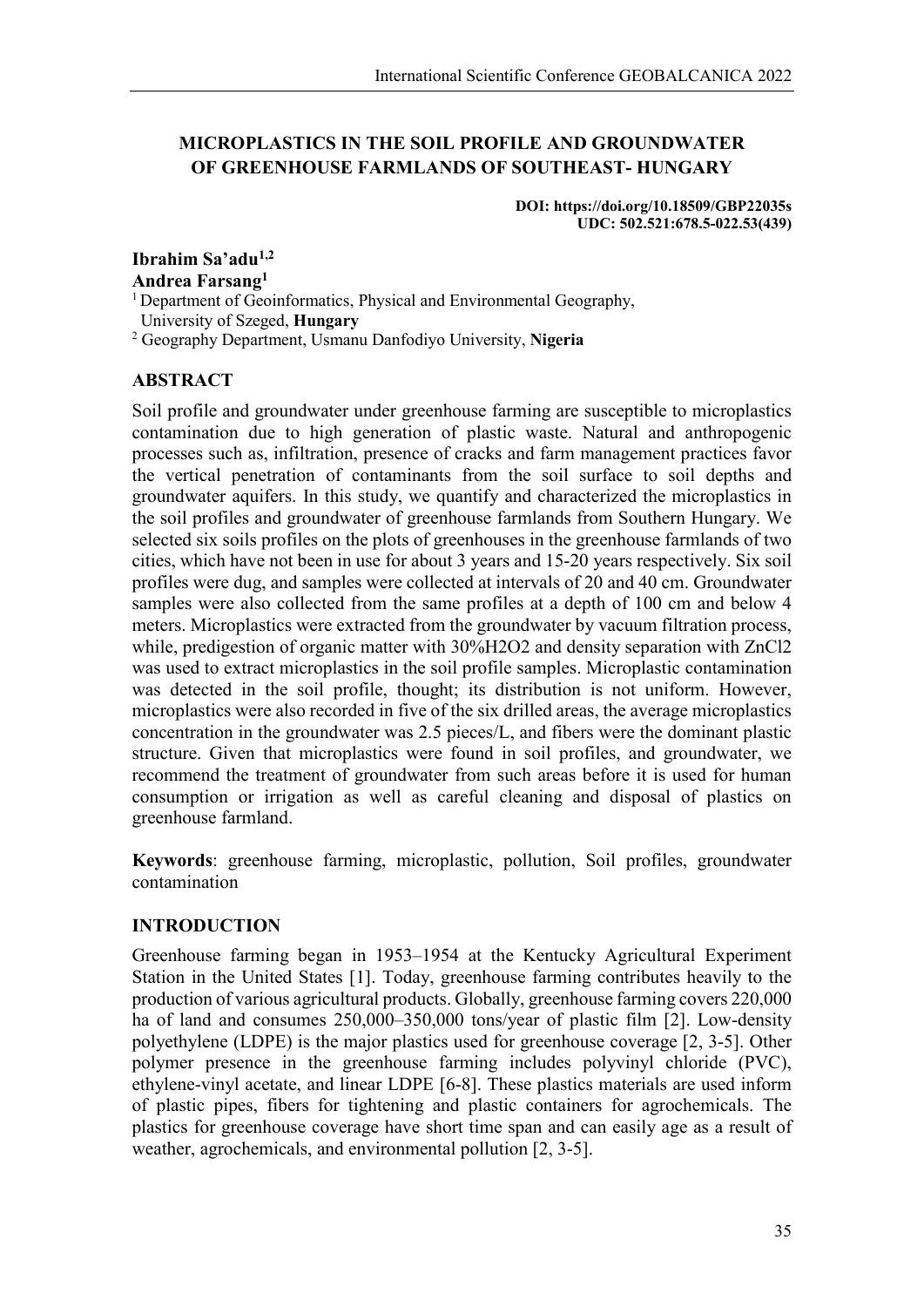Plastic contaminants can be small-sized particles, i.e., <5 mm, referred to as microplastics. These plastic contaminants enter agricultural soils such as greenhouse and other farming sites through mulching [9], sewage sludge [10], and organic and inorganic fertilizer application [11-12]. Microplastic waste can be transferred vertically through the soils by water, microorganisms, and leaching [13-15]. Other means of transportation include irrigation and other agricultural practices, as well as cracks on the soil surface. Plastic contaminants in the soil ecosystem affect the quality of agricultural products and the growth and photosynthesis of plants are altered by the presence of microplastics [16- 19]. Furthermore, Plastic contaminants in the soil ecosystem alter soil quality and fertility by altering its structure, bulk density, and water holding capacity [20-21]. Importantly, microplastics can adsorb and transport contaminants such as heavy metals and other pollutants in the soil environment [22-23]. Therefore, the health of soil organisms and their enzymatic activities are disturbed by microplastic contamination [24]. Lastly, direct ingestion of microplastics or consumption through contaminated food, such as fish and agricultural products, is a threat to human health [25].

Moreover, there is a knowledge gap in terms of microplastic contamination in the soil profiles and groundwater of greenhouse and general soils. The current studies available on the microplastics pollution in the soils concern on the soil surface and shallow depths. Recently, the World Health Organization [26] lamented the lack of studies on microplastics in drinking water; they emphasized that although the scant data do not reveal the threat to human health, there is a need to collect more data to draw proper conclusions. Hence, the present case study aimed (1) to quantify the level of microplastics distribution and contamination in the soil profiles and groundwater on two greenhouse farmlands; (2) to examine the morphological structures of microplastic contaminants; and (3) to measure the relationship between soil depth and microplastic availability.

## **MATERIALS AND METHOS**

### **Study Case**

This research was conducted on the agricultural soils of greenhouse farmlands located next to Szeged and Szarvas in the south-eastern part of Hungary. Both areas were selected based on size, history of greenhouse farming. The first study area has a climatic conditions of warm and dry (mean annual temperature: 10.5 °C; mean annual precipitation: 520 mm), with 2,080–2,090 h per annum average annual radiation. The area is 84 m above sea level, and the perched groundwater depth is 100 cm. The sample area is plain with loess bedrock, and the natural soil type is Phaeozem (according to the World Reference Base for Soil Resources) [27-28]. The greenhouse area is used for tomato cultivation. Sampling occurred in March 2021. In total, 20 soil samples were collected from the soil profiles. Additionally, three shallow groundwater samples were collected. The second area is located in Szarvas. The climatic condition is warm and dry (mean annual temperature: 10.2 - 10.4oC; mean annual precipitation: 520 mm), with 190 - 810 h as an annual average radiation. The area is 82.6 - 92.1 m above sea level, and the perched groundwater depth is 2-4 m. The sample area is plain with infusion loess bedrock, and the natural soil type is Chernozem [29]. The greenhouse area was established in 1990s and is abandoned since 2007. The area was used for tomatoes, pepper and cucumber production. The sampling occurred in February 2022. In total, 27 soil samples were collected from the soil profile and three shallow groundwater samples were also collected.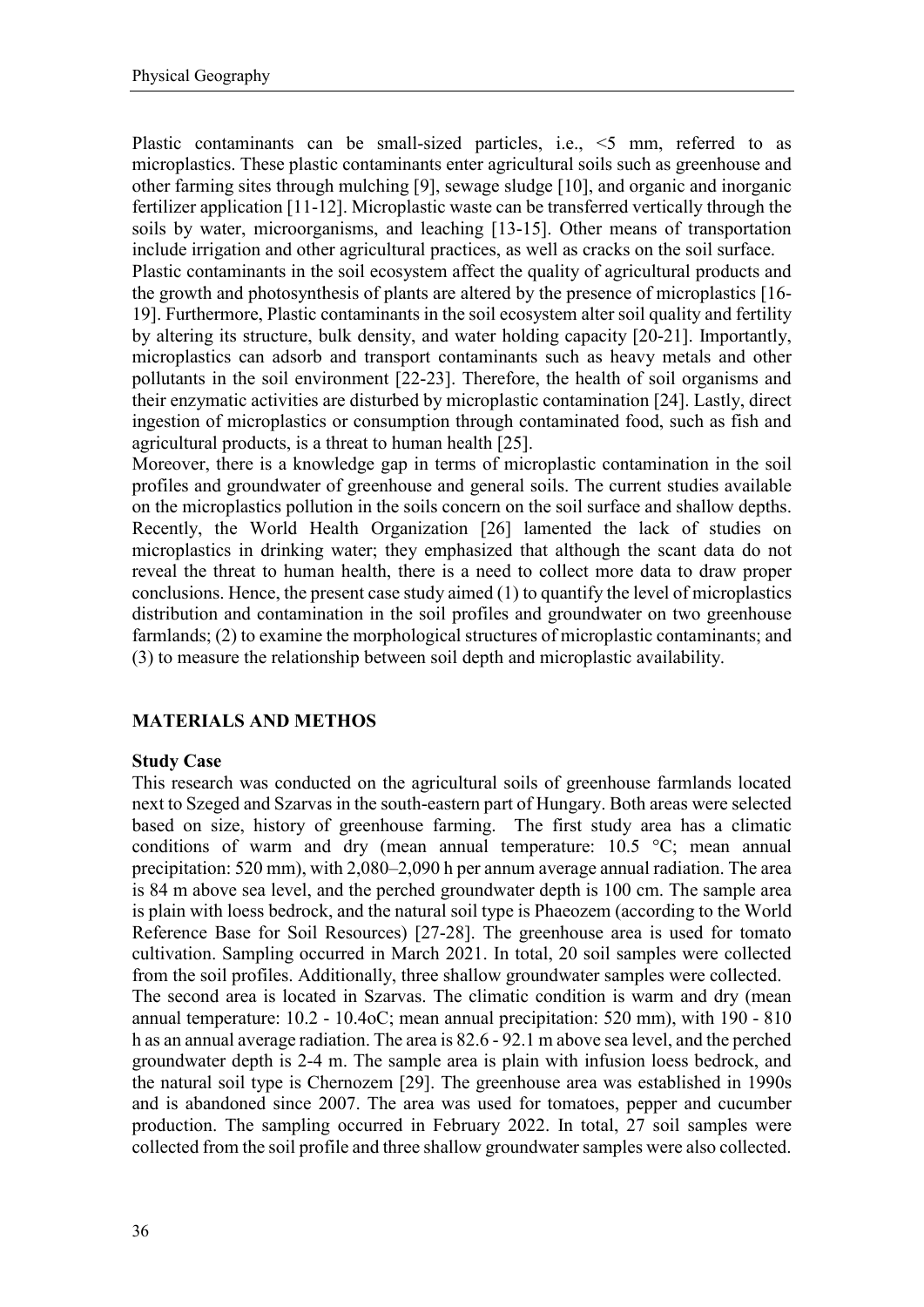

**Figure 1**. Map of the study area

### **Sampling from the soil profiles**

For the first area, three boreholes were drilled in the middle of each sampling plot to collect samples from the soil profile. The samples were obtained at 20 cm intervals from the surface to where the effects of groundwater were clearly observed; the three profiles had depths of 160, 140, and 140 cm, respectively. For the second area, random sampling method was used to select three areas. Three boreholes were similarly drilled in the middle f each sampling plot. Profile 1 has a depth of 70 cm and samples were collected at the 20 cm interval. Profile 2 and 3 have depths of 4 and 5 meters respectively; thus, samples were collected at every second layers (i.e., 0-20, 40-60, 80-100, 120-140 cm).

### **Sampling from the groundwater**

Groundwater in area 1 was reached at 160, 120, and 120 cm respectively. The perched groundwater was collected at the depth of 100 cm reach. However, Groundwater in area 2 was reached at the depths of 70 cm, 4 meters and 5 meters respectively. While the perched water level were 40, 350 and 450 cm for the respective profiles.

### **Microplastic sample preparation**

To obtain pure plastic debris, a method developed by Li et al [30], which was modified and adjusted by Saadu and Farsang [31], was used. Briefly, the soils were oven-dried at 40°C and sieved with a 5 mm sieve. In 250 mL conical flasks, 10 g of soil was mixed with 40 mL of 30% H2O2, and 10 mL of Fenton reagent for organic matter digestion. The solutions were heated at 70°C until they had dried up. The flask containers were then immersed in cold water and a few drops of butyl alcohol were added to reduce the samples spout out. ZnCl2 [1.5g/cm3 (5mol/L)] was used as a flotation salt and 40 mL of the solution was added. The complete solutions were capped with aluminum foil and shaken for 1 h at 200 rpm in an orbital shaker, after which they were emptied into 100 mL beakers and allowed to settle for 24 h. Approximately 20mL of the upper supernatants were collected with a glass pipette, and 20mL of ZnCl2 was added to the solution, which was shaken for 30 min in the orbital shaker for a second time. The upper supernatants were again collected and combined with the first supernatants to form single microplastic extracts. These extracts were later filtered through a nylon membrane filter (20 μm) and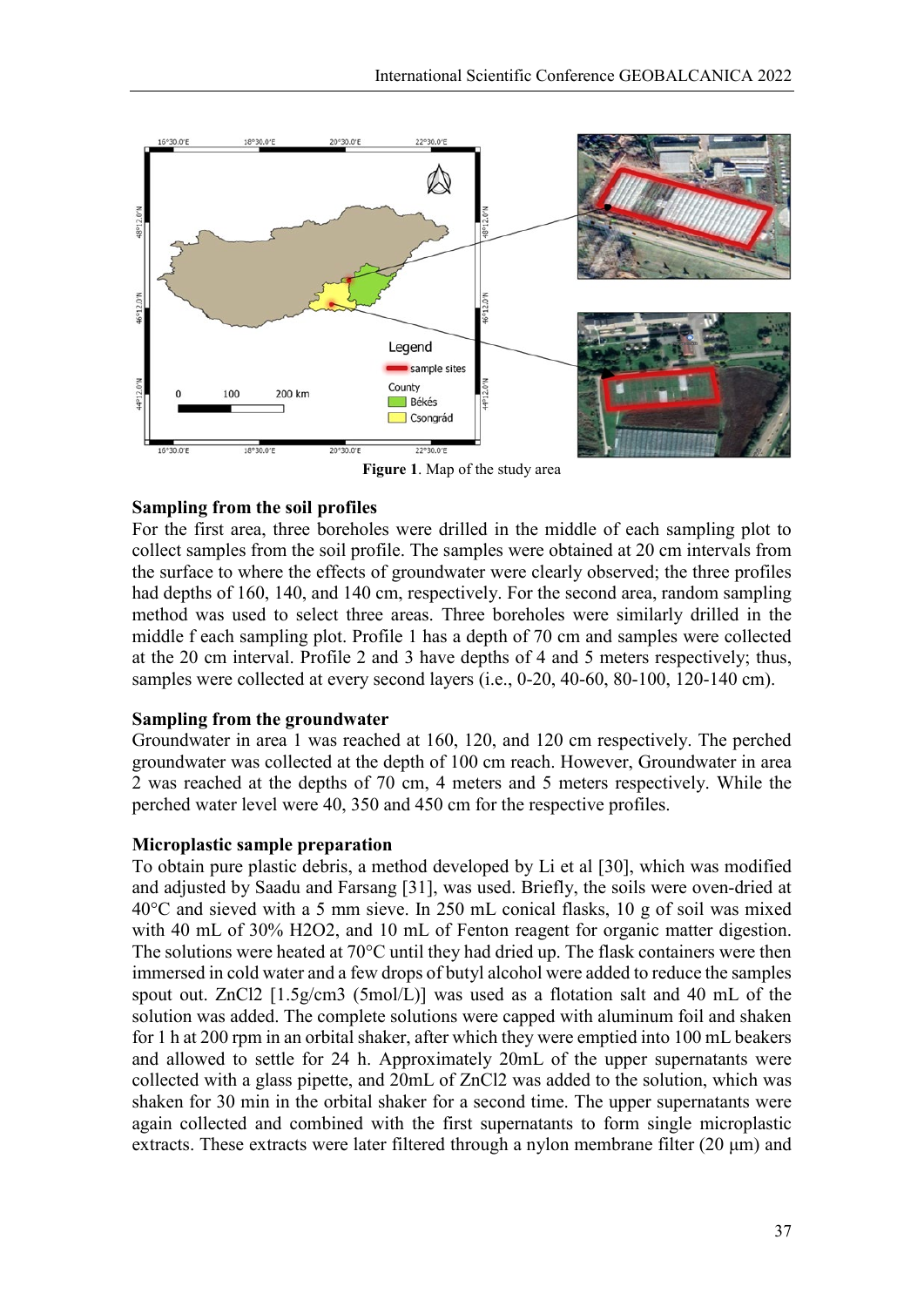Whatman filter (0.45 μm), respectively, using a vacuum pump. The filters were air-dried and taken to the laboratory for microscopic microplastic identification and quantification. The suspected plastic particles were confirmed using a needle and heat method and Raman spectroscopic analysis.

### **Identification, classification, and quantification of plastics**

The extracted microplastics were observed using an Inspex II microscope (software version: 1.06; film ware version: F001-001-011; ring light version: 1.03; Ireland) at 50 $\times$ magnification. Some suspected microplastics particles were confirmed using the heat and needle method. These experiments were conducted at the analytical laboratory of the Department of Geoinformatics, Physical and Environmental Geography, University of Szeged. Pieces of different macroplastics and 5% of the suspected microplastics were later confirmed using a Raman spectrometer. Obtained Raman spectra were compared with the Raman library; thus, the compositions of plastic materials were accurately determined. Raman analysis was performed at the Department of Mineralogy, Geochemistry, and Petrology, University of Szeged.

### **Statistical analysis and quality control**

Both descriptive and inferential statistics were used in this analysis. Descriptive statistical analysis was performed using Microsoft Excel, whereas inferential analysis was conducted using SPSS (version 22). The relationship between microplastics and soil depth was determined using Spearman's rank correlation. ANOVA was used to determine the relationships among soil profiles. A bare minimum of plastic materials was used during sampling and laboratory analysis. Contamination prevention techniques, such as rinsing the apparatus with distilled water three times, were adopted throughout the laboratory processes, during which a cotton lab coat and hand gloves were always worn by researchers. To prevent atmospheric contamination, aluminum foil was used from sampling until the final stages to cover the analyzed samples.

## **RESULT AND DISCUSSION**

### **Abundance of microplastics in soil profiles and relationship with soil depth**

The abundance of microplastics was extensively studied in the soil profile of two areas. One-way ANOVA revealed that in area 1 and 2, there were no significant differences among the three profiles in terms of microplastic availability in the soil horizon  $[F(1, 2)]$  $= 0.59, P > 0.05$ ]. Individual profile analysis revealed that the distribution of microplastic particles was not uniform. The individual profiles analysis in area 1 is as follows; profile 1 has the highest concentration (200 pieces/kg) of MiP in the 100-120cm layer followed by 40-60 cm, 120-140 cm and 140-160 cm where 100 pieces/kg were respectively recorded. According to Spearman's correlation analysis, there was a moderate positive correlation between depth and microplastic content in this profile, but it was not statistically significant  $[r (8) = 0.626, P = 0.097]$ . Profile 2 has the highest concentration of 300 pieces/kg in the 80-100 cm layer followed by 0-20 cm with MiP concentration of 200 pieces/kg. There was a weak negative correlation, which was not statistically significant, between depths and microplastic content [Spearman's correlation: [r (6) =−0.235, P  $=0.653$ ]. In profile 3, the highest concentration of 300 pieces/kg was recorded in 40-60 cm layer followed by 0-20 cm with 200 pieces/kg. There was a strong negative correlation between depth and microplastic content, which was not statistically significant  $[r(6) =$  $-0.759$ , P = 0.080].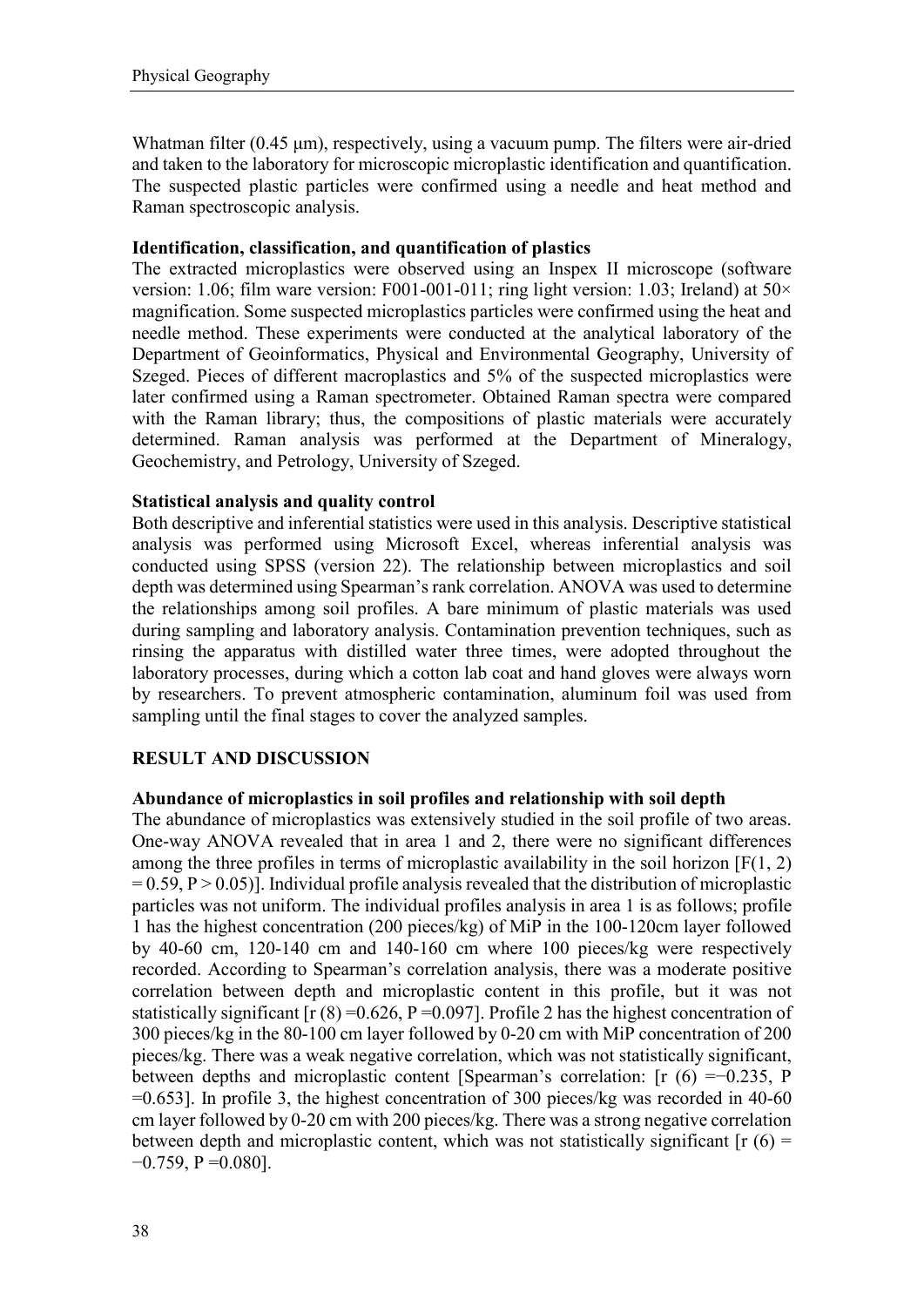Similarly, in area 2, the individual profiles were also extensively analyzed. For profile 1, the highest concentration of 500 pieces/kg was recorded in the 20-40 cm layer, followed by 0-20 cm with 300 pieces/kg. According to Spearman's correlation analysis, there was a moderate negative correlation between depth and microplastic content in this profile, but it was not statistically significant  $[r(4) = 0.316, P = 0.684]$ . Similarly, Profile 2 has the highest concentration of 300 pieces/kg in the 0-20cm layer followed by 200 pieces/kg in 20-40 cm. According to Spearman's correlation analysis, there was a moderate negative correlation between depth and microplastic content in this profile, The relationship is not statistically significant  $[r(10) = 0.555, P = 0.096]$ . Also, Profile 3 has the highest concentration of 400 pieces/kg in 0-20 and 40-60 cm layers respectively, followed by 100 pieces/kg in 80-100 cm layer. According to Spearman's correlation analysis, there was a strong negative correlation between depth and microplastic content in profile  $3[r(13) =$ 0.697,  $P = 0.008$ . The relationship is statistically significant.

These results agree with previous findings on the penetration of microplastics at different soil depths from 0 to 80cm [32]. Moreover, the vertical distribution of soil microplastics from the surface to the soil horizon occurred as a result of soil texture, the dry–wet nature of the soil, agricultural activities (e.g., plowing and harrowing), leaching of irrigation water, and transportation of microplastics by soil microorganisms through their various activities [13, 15, 20, 32-34]. Taken together, these findings imply that the presence of microplastics deep in the soil could contaminate underground and soil aquifers over time.



Figure 2. Abundance of microplastics in the soil profiles; A (Area 1) & B (Area 2).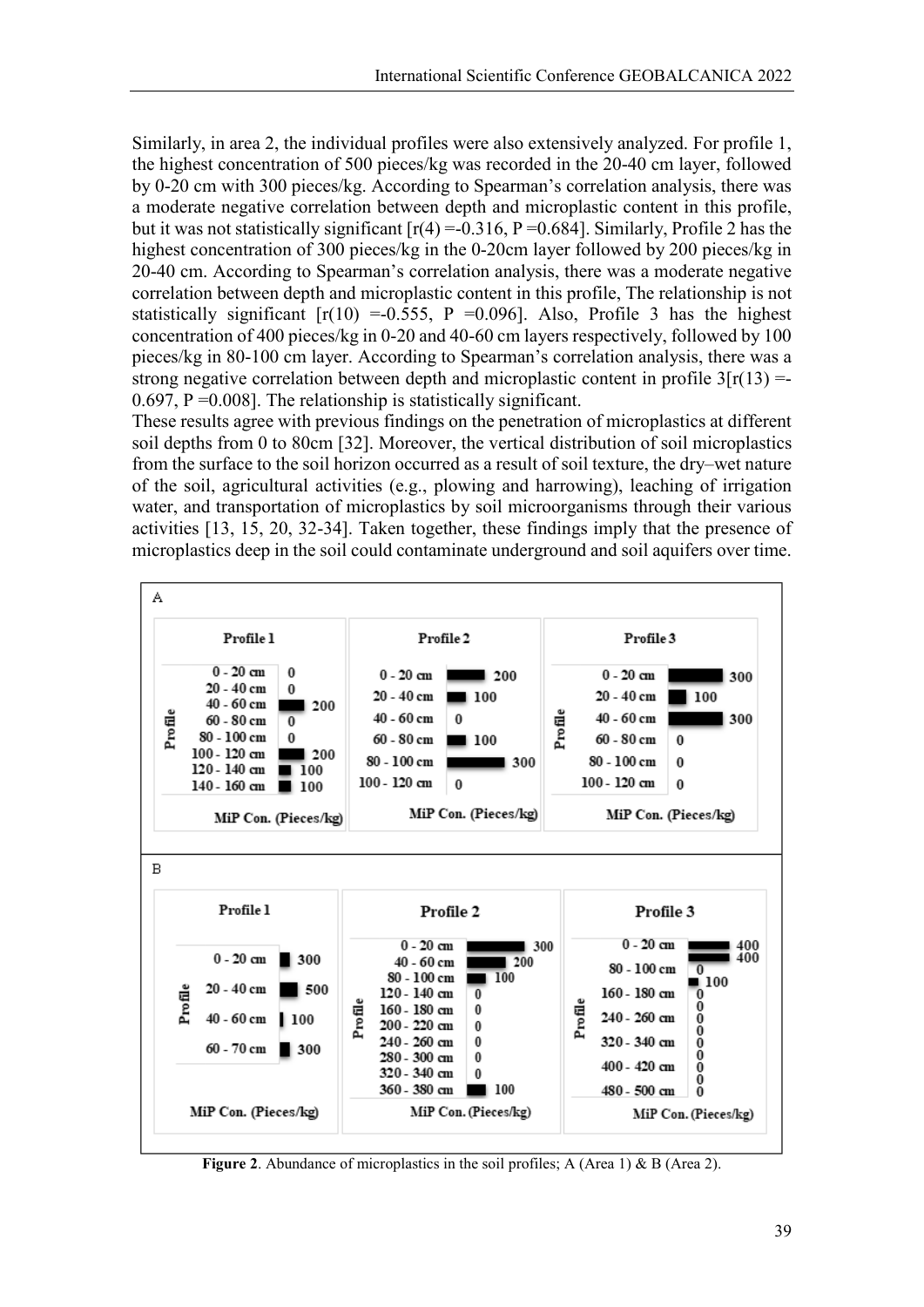### **Abundance of microplastics in groundwater**

Figure 2 reveals the abundance of microplastics in groundwater. In area 1, microplastics were recorded in two of the three drilled areas (not in Drilling 3). The average concentration of microplastics in the groundwater was 3.3pieces/L. In Drilling 2, the highest number of microplastics recorded was five particles, whereas that in Drilling 1 was three particles. Contrarily, the average concentration in area 2 (Szarvas) is 2.6 pieces/L. In Drilling 1, the highest number of microplastics recorded was five, whereas two and three microplastics particles were respectively recorded in Drilling 2 and Drilling 3. The difference in MiP content in the areas was tested with One-way ANOVA. The result revealed that there were no significant differences among the two areas in terms of microplastic availability in the groundwater  $[F(1, 4) = 0.14, P > 0.05]$ . The result of presence of microplastics in the groundwater are consistent with some findings on microplastics in groundwater. For example, Su et al [35] found a few microplastic fibers in the Jiaodong Peninsula, China, and Panno et al [36] reported 15.3 particles/L in karst groundwater. Our results also support the hypothesis of Wanner [37], who assumed that deposition of plastics in agricultural areas could contaminate the groundwater and soil aquifers beneath agricultural farmlands. However, our finding differs from that of Panno et al [36] in terms of the wide gap in the number of microplastics; this could be attributed to differences in soil texture and climatic conditions (amount of rainfall) as well as the openness of the surface water, which makes it prone to atmospheric surface runoff and other environmental contaminants. Our results are also in agreement with previous postulations that microplastics can penetrate the soil and contaminate the groundwater and aquifers through infiltration and other contamination sources [38, 13]. Additionally, cracks in the soil might act as pathways for microplastic contamination to the groundwater. Taken together, these result simply that groundwater is prone to microplastic contamination. Hence, microplastics could potentially be consumed directly in some areas where groundwater is used as drinking water without undergoing proper treatment.



**Figure 3**. Microplastics abundance in groundwater of two areas

However, the result of the morphological structures of the plastics contaminants is revealed in Table 1. The table shows that fibers and fragments were found in the farmlands. Fiber microplastics are predominantly available in the areas. Panno et al. [36]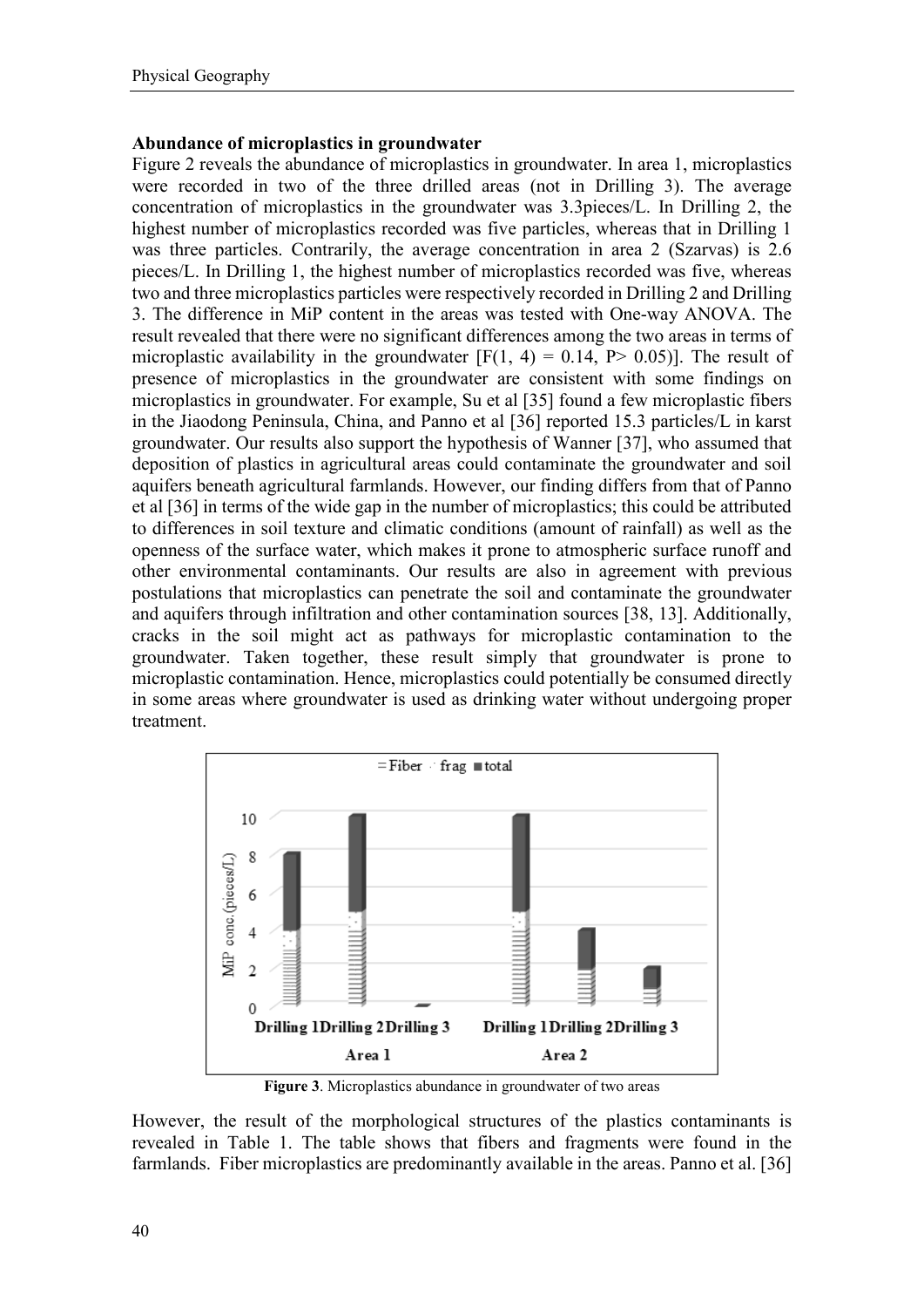and Su et al [35] similarly reported fibrous materials to be the main contaminant structures in Illinois, USA, and in Jiaodong Peninsula, China, respectively. The availability of fibrous contaminants in the areas may occurred as a result of wide spread of fibrous materials in areas. Also, it may be as result of easiness of fibrous plastics to penetrate the soil depth through water penetration as revealed by previous researches. Furthermore, the result of two areas tally in terms of structures, as fiber and fragment were both found in the farmlands. The colors recorded in the groundwater of area 1 is black and blue while in area 2 three colors were recorded, these are; white, red, & blue, (Tble 1). The main cause of difference is attributed to the numerous varieties of macroplastics contaminants as can be observed in area 2.

| Sample       | Actual        | Perched | GPS Coord.      | <b>Table 1.</b> Characteristics of inicroplastics in the groundwater of Area 1 and 2<br>MiP(No.) |          | Total          | Color              |
|--------------|---------------|---------|-----------------|--------------------------------------------------------------------------------------------------|----------|----------------|--------------------|
| ID           | Depth         | Depth   |                 |                                                                                                  |          | (No/L)         |                    |
|              | $\text{cm}$ ) | (cm)    |                 | Fiber                                                                                            | Fragment |                |                    |
|              |               |         |                 |                                                                                                  |          |                |                    |
| $D_11$       | 160           | 100     | N451728.64292,  | 3                                                                                                |          | $\overline{4}$ | Red & black        |
|              |               |         | E 201021.2364   |                                                                                                  |          |                |                    |
| $D_1 2$      | 120           | 100     | N461728.61988,  | $\overline{4}$                                                                                   |          | 5              | Red & black        |
|              |               |         | E 201020.7858   |                                                                                                  |          |                |                    |
| $D_1$ 3      | 120           | 100     | N461728.5093    | $\theta$                                                                                         | $\Omega$ | $\theta$       |                    |
|              |               |         | E201019.8282    |                                                                                                  |          |                |                    |
| <b>Total</b> |               |         |                 |                                                                                                  |          | 9              |                    |
| $D_2$ 1      | 70            | 40      | 767136 / 168718 | 4                                                                                                |          | 5              | White, blue, & Red |
| $D_2 2$      | 400           | 350     | 767149 / 168713 |                                                                                                  | 2        | 3              | Blue               |
| $D_2$ 3      | 500           | 350     | 767159 / 168718 |                                                                                                  | $\theta$ |                | Blue               |
| <b>Total</b> |               |         |                 |                                                                                                  |          | 9              |                    |

**Table 1**: Characteristics of microplastics in the groundwater of Area 1 and 2

## **CONCLUSIONS**

This study is among the first group of studies to quantify and characterized microplastic contamination in soil profiles and groundwater of greenhouse farmlands. Moreover, the level and distribution of microplastic contamination in the soil profiles were determined, and microplastics were found in some layers of soil profile. Microplastic particles were also found in the groundwater of greenhouse farmlands (mainly fibers). Hence, groundwater from such areas must be treated before human consumption and use in irrigation to reduce the microplastic load in the human body and agricultural soils, respectively. Additionally, farmers and stakeholders must take greater care to clean and dispose of plastics in greenhouse farming areas. Finally, this research provides insights that could lead to further research on microplastic contamination in the soil profile and groundwater.

## **Aknowledgement:**

We thank the owners of the Flóratom Kft. (Szeged) and greenhouse farmland at Szarvas for granting us access to their respective farmlands. We also acknowledge the effort of Dr. Károly Barta, Mako Laszlo and Gabor who helped with the fieldwork during this research. Lastly, we thank Dr. Krisztián Fintor of the Department of Mineralogy Geochemistry and Petrology University of Szeged for his assistance with Raman spectroscopy analysis.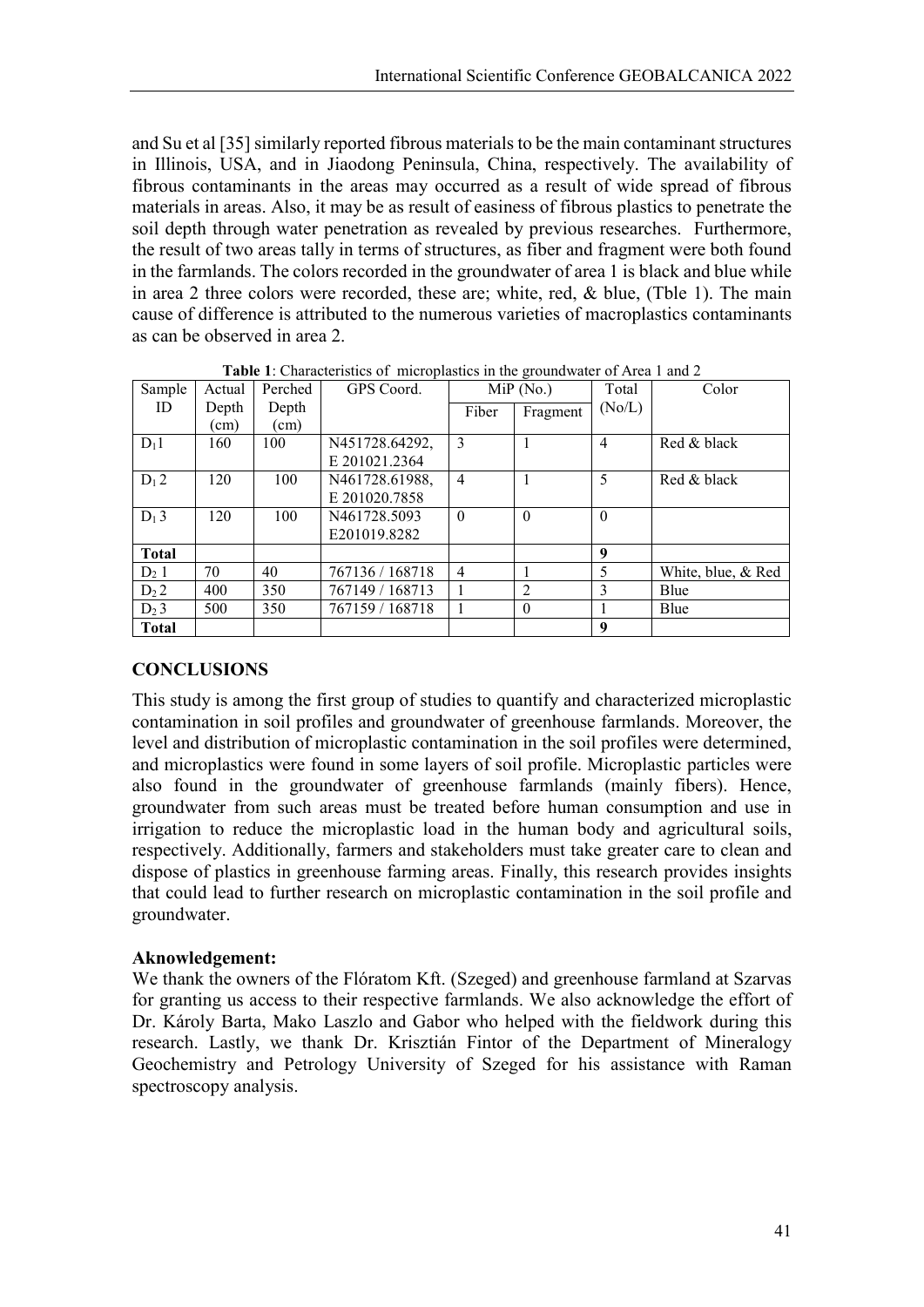## **Funding**

This research did not receive any specific grant from funding agencies in the public, commercial, or not-for-profit sectors.

## **REFERENCES**

[1] Wittwer S.H., World-wide use of plastics in horticultural production. Hort. Technology Vol.3(1), pp 6-19, 1993.

[2] Dilara P.A. and Briassoulis D., Degradation and stabilization of low-density polyethylene film used as greenhouse covering materials, J. agric. Engng Res. 76, 309-321, 2000.

[3] Babaghayou M.I., Mourad A., I., Ochoa A., Beltran F. and Cherupuraka N., Study on the thermal stability of stabilized and unstabilized low-density polyethylene films. Polym. Bull. 78, Pp.5225–5241, 2020.

[4] Dehbi A., Mourad A I., Djakhdane K. and Hilal-Alnaqbi A., Degradation of thermo mechanical performance and lifetime estimation of multilayer greenhouse polyethylene films under simulated climatic conditions. Polymer Engineering and Science 55(2), 2015.

[5] Alhamdan A. M., and. Al-Helal I.M., Mechanical deterioration of polyethylene greenhouses covering under arid conditions. Journal of materials processing technology 209 Pp. 63–69, 2009.

[6] Vox. G., Schettini E., Stefani L., and Modesti M., Effects of agrochemicals on the mechanical properties of plastic films for greenhouse covering. Acta Horticulture 801(801):155-162, 2008.

[7] Giacomelli G.A. and Roberts W.J., Greenhouse covering system. Horttechnology 3(1), pp 50- 58, 1993.

[8] Espejo C., Arribas A., Monzó F., Díez P.P., Nano composite films with enhanced radiometric properties for greenhouse covering applications. Volume: 28 issue: 4, pp 336-350. 2012.

[9] Meng F., Fan T., Yang X., Riksen M., Xu M., and Geissen V., Effects of plastic mulching on the accumulation and distribution of macro and micro plastics in soils of two farming systems in Northwest China. PeerJ 8:e10375, 2020.

[10] Corradini F., Meza P., Eguiluz R. Casado F., Huerta-Lwanga E.,Geissen V., Evidence of microplastics accumulation in agricultural soils from sewage sludge disposal. Science of the Total Environment 671 Pp. 411-420, 2019.

[11] Beriot N., Peek J., Zornoza R., Geissen V., and Huerta Lwanga E., Low density-microplastics detected in sheep faeces and soil: a case study from the intensive vegetable farming in southeast Spain. Science of the Total Environment 755, 142653, 2021.

[12] Katsumi N., Kusube T., Nagao S., Okochi H., Accumulation of microcapsules derived from coated fertilizer in paddy fields. Chemosphere, 129185, 2020.

[13] O'Connor D., Pan S., Shen Z., Song Y., Jin Y., Wu W., and Hou D., Microplastics undergo accelerated vertical migration in sand soil due to small size and wet-dry cycles. Environmental Pollution 249 Pp. 527-534, 2019.

[14] Rezaei M., Riksen M.J.P.M., Sirjani E., Sameni A., Geissen V., Wind erosion as a driver for transport of light density microplastics. Science of the Total Environment 669 Pp. 273–281, 2019.

[15] Zhang S., Yang X., Gertsen H., Peters P., Salánki T., and Geissen V., A simple method for the extraction and identification of light density microplastics from soil. Science of the Total Environment 617, Pp.1056–1065, 2018.

[16] Yang M., Huang D., Tian Y., Zhu Q., Zhang Q., Zhu H., Xu C., Influences of different source microplastics with different particle sizes and application rates on soil properties and growth of Chinese cabbage (Brassica Chinensis L.). Ecotoxicology and Environmental Safety 1;222:112480, 2021.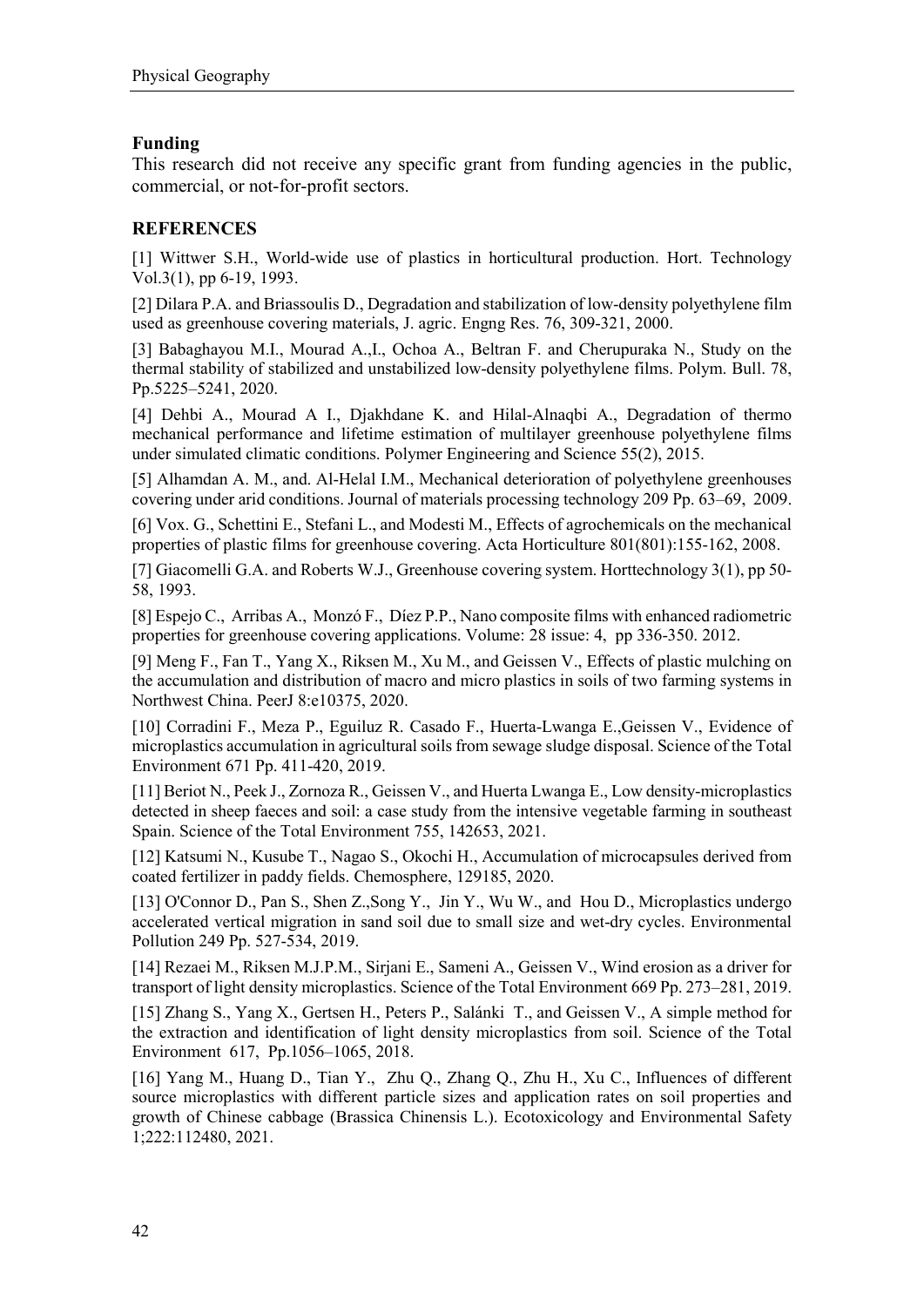[17] Dong Y., Song Z., Liu Y., Gao M., Polystyrene particles combined with di-butyl phthalate cause significant decrease in photosynthesis and red lettuce quality. Environmental Pollution 278(1), pp 1-9, 2021.

[18] Wu X., Liu Y., Yin S., Xiao K., Xiong Q., Bian S., Liang S., Hou H., Hu J., Yang J., Metabolomics revealing the response of rice (Oryza Sativa l.) Exposed to polystyrene microplastics. Environmental Pollution Volume 266, Part 1, 2020.

[19] Qi Y. , Yang X., Pelaez A.M., Huerta Lwanga E., Beriot N., Gertsen H., Garbeva P., Geissen V., Macro- and micro- plastics in soil-plant system: effects of plastic mulch film residues on wheat (Triticum Aestivum) growth. Science of the Total Environment 645 Pp.1048–1056. 2018.

[20] Yu H., Zhang Z., Zhang Y., Song Q., Fan P., Xi B., Tan W., Effects of microplastics on soil organic carbon and greenhouse gas emissions in the context of straw incorporation: a comparison with different types of soil. Environmental Pollution 288, 117733, 2021.

[21] Mbachu O., Jenkins G., Kaparaju P., Pratt C., The rise of artificial soil carbon inputs: reviewing microplastic pollution effects in the soil environment. Science of the Total Environment 780, 146569. 2021.

[22] Castan S., Henkel C., Hüffer T., and Hofmann T., Microplastics and nanoplastics barely enhance contaminant mobility in agricultural soils. Communications Earth & Environment 2:193, 2021.

[23] Wang F., Zhang X., Zhang S., Zhang S., Sun Y.,. Interactions of microplastics and cadmium on plant growth and arbuscular mycorrhizal fungal communities in an agricultural soil. Chemosphere 254, 126791, 2021

[24] Boughattas I., Hattab S., Zitouni N., Mkhinini M., Missawi O., Bousserrhine N., Banni M., Assessing the presence of microplastic particles in Tunisian agriculture soils and their potential toxicity effects using eisenia andrei as bioindicator. Science of the Total Environment 796, 148959, 2021

[25] Mo X., Li H., Lian Y., Zheng B., Dong J., Lu X., Estimation of soil microplastic input derived from plastic gauze using a simplified model. Science of the Total Environment 793, 148577, 2021.

[26] World Health Organization (WHO), Microplastics in water pose 'no apparent health risk'. BBC Report, 2019. https://www.bbc.com/news/health-49430038

[27] Szolnoki Z., Farsang A., and Puskás I., Cumulative impacts of human activities on urban garden soils: origin and accumulation of metals. Environmental Pollution 177, Pp. 106-115. 2013.

[28] Pukas I., and Farsang A., The soils of our cities: classification of soils in Szeged in WRB system (2006). Földrajzi Közlemények 132, pp. 71-82, 2008.

[29] Zoltan D., Magyarorszag Kristajainak Katasztere. MTA Foldrajztudomanyi Kutatointezet, Hungary, pp 281-287, 2010.

[30] Li Q., Wu J., Zhao X., Gu X., and Ji R., Separation and identification of microplastics from soil and sewage sludge. Environmental Pollution 254, 113076, 2019.

[31] Saadu I., and Farsang A., An economic method of microplastic separation, extraction and identification in agricultural soils. Proceedings of the 27th International Symposium on Analytical and Environmental Problems, Szeged, Hungary, pp 24-28, 2021.

[32] Cao L., Wu D., Liu P., Hu W., Xu LI., Sun Y., Wu Q., Tian K., Huang B., Yoon S.J., Kwon B., Khim J.S., Occurrence, distribution and affecting factors of microplastics in agricultural soils along the lower reaches of Yangtze river, China. Science of the Total Environment 794, 148694. 2021.

[33] Li W., Wufuer R.., Duo J., Wang S., Luo Y., Zhang D., Pan X., Microplastics in agricultural soils: extraction and characterization after different periods of polythene film mulching in an arid region. Science of the Total Environment 749 141420. 2020.